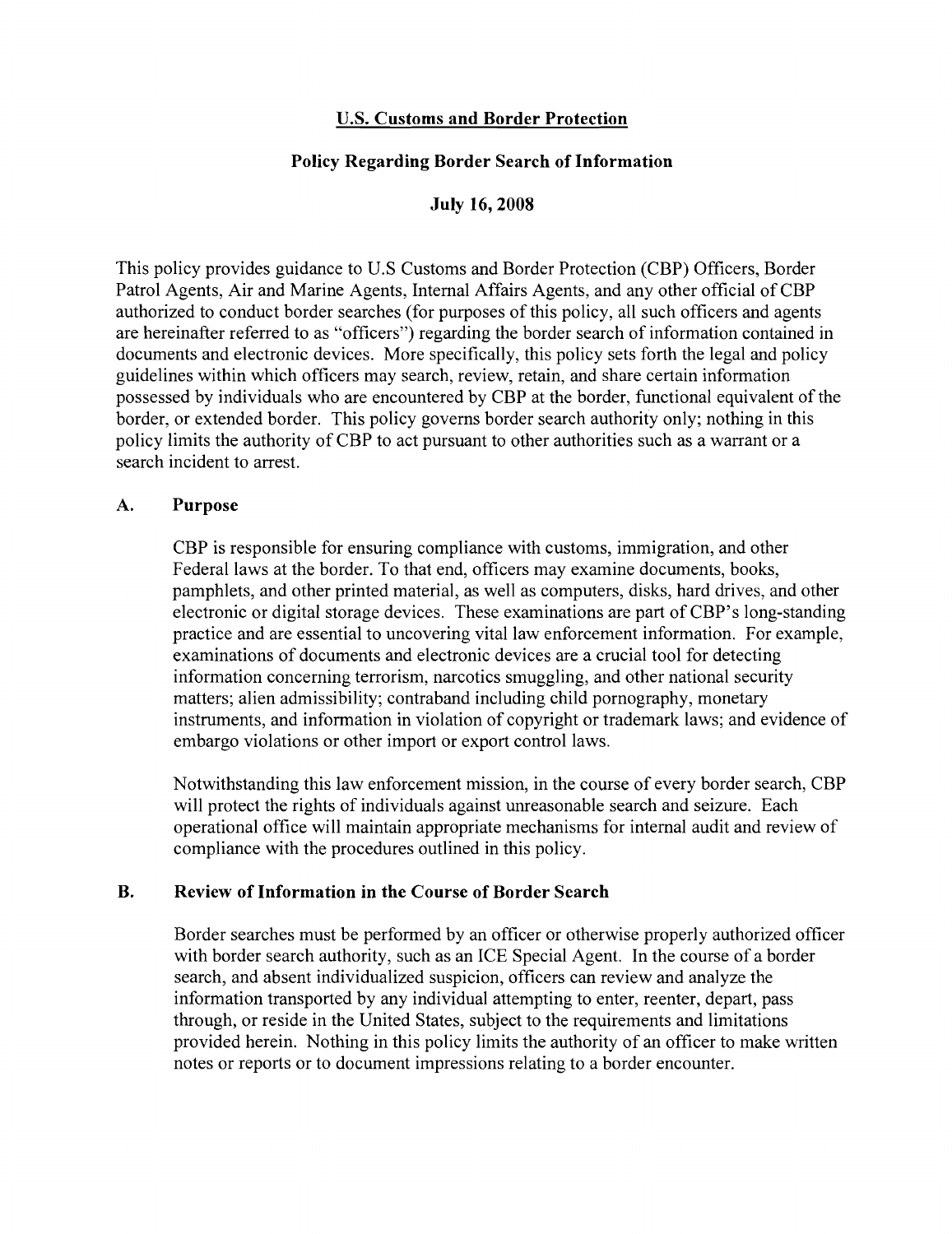## **C. Detention and Review in Continuation of Border Search**

- (1) Detention and Review by Officers. Officers may detain documents and electronic devices, or copies thereof, for a reasonable period of time to perform a thorough border search. The search may take place on-site or at an off-site location. Except as noted in section D below, if after reviewing the information there is not probable cause to seize it, any copies of the information must be destroyed. All actions surrounding the detention will be documented by the officer and certified by the Supervisor.
- (2) Assistance by Other Federal Agencies or Entities.
	- (a) Translation and Decryption. Officers may encounter information in documents or electronic devices that is in a foreign language and/or encrypted. To assist CBP in determining the meaning of such information, CBP may seek translation and/or decryption assistance from other Federal agencies or entities. Officers may seek such assistance absent individualized suspicion. Requests for translation and decryption assistance shall be documented.
	- (b) Subject Matter Assistance. Officers may encounter information in documents or electronic devices that is not in a foreign language or encrypted, but that nevertheless requires referral to subject matter experts to determine whether the information is relevant to the laws enforced and administered by CBP. With supervisory approval, officers may create and transmit a copy of information to an agency or entity for the purpose of obtaining subject matter assistance when they have reasonable suspicion of activities in violation of the laws enforced by CBP. Requests for subject matter assistance shall be documented.
	- (c) Original documents and devices should only be transmitted when necessary to render the requested assistance.
	- (d) Responses and Time for Assistance.
		- (1) Responses Required. Agencies or entities receiving a request for assistance in conducting a border search are to provide such assistance as expeditiously as possible. Where subject matter assistance is requested, responses should include any findings, observations, and conclusions relating to the laws enforced by CBP.
		- (2) Time for Assistance. Responses from assisting agencies are expected in an expeditious manner so that CBP may complete its border search in a reasonable period of time. Unless otherwise approved by the principal field official such as the Director, Field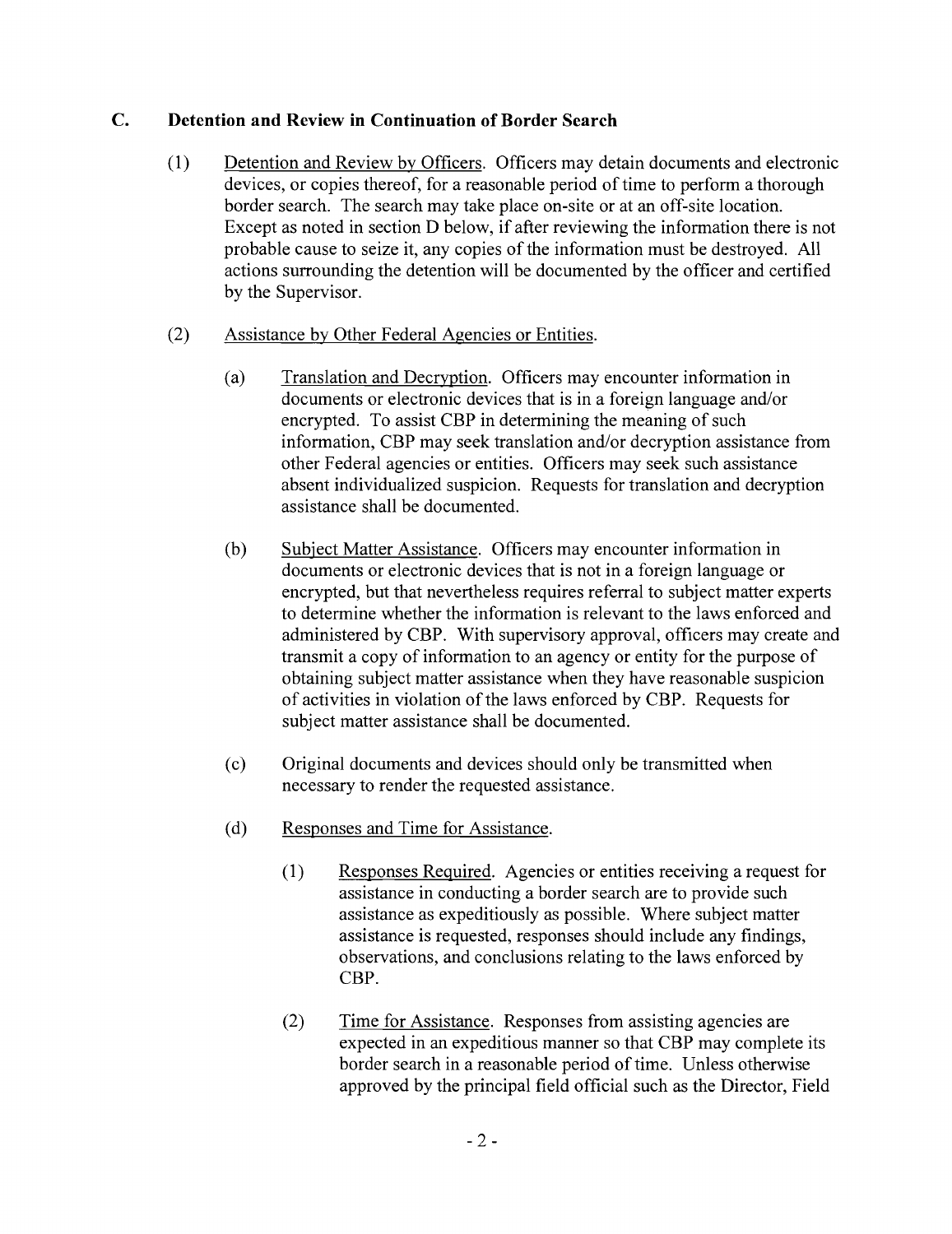Operations or Chief Patrol Agent, responses should be received within fifteen  $(15)$  days. This timeframe is to be explained in the request for assistance. If the assisting agency is unable to respond in that period of time, CBP may permit extensions in increments of seven (7) days. For purposes of this provision, ICE is not considered to be a separate agency.

(e) Destruction. Except as noted in section D below, if after reviewing information, probable cause to seize the information does not exist, any copies of the information must be destroyed.

## **D. Retention and Sharing of Information Found in Border Searches**

- (1) By CBP.
	- (a) Retention with Probable Cause. When officers determine there is probable cause of unlawful activity-based on a review of information in documents or electronic devices encountered at the border or on other facts and circumstances—they may seize and retain the originals and/or copies of relevant documents or devices, as authorized by law.
	- (b) Other Circumstances. Absent probable cause, CBP may only retain documents relating to immigration matters, consistent with the privacy and data protection standards of the system in which such information is retained.
	- (c) Sharing. Copies of documents or devices, or portions thereof, which are retained in accordance with this section, may be shared by CBP with Federal, state, local, and foreign law enforcement agencies only to the extent consistent with applicable law and policy.
	- (d) Destruction. Except as noted in this section, if after reviewing information, there exists no probable cause to seize the information, CBP will retain no copies of the information.
- (2) By Assisting Agencies and Entities.
	- (a) During Assistance. All documents and devices, whether originals or copies, provided to an assisting Federal agency may be retained by that agency for the period of time needed to provide the requested assistance to CBP.
	- (b) Return or Destruction. At the conclusion of the requested assistance, all information must be returned to CBP as expeditiously as possible. In addition, the assisting Federal agency or entity must certify to CBP that all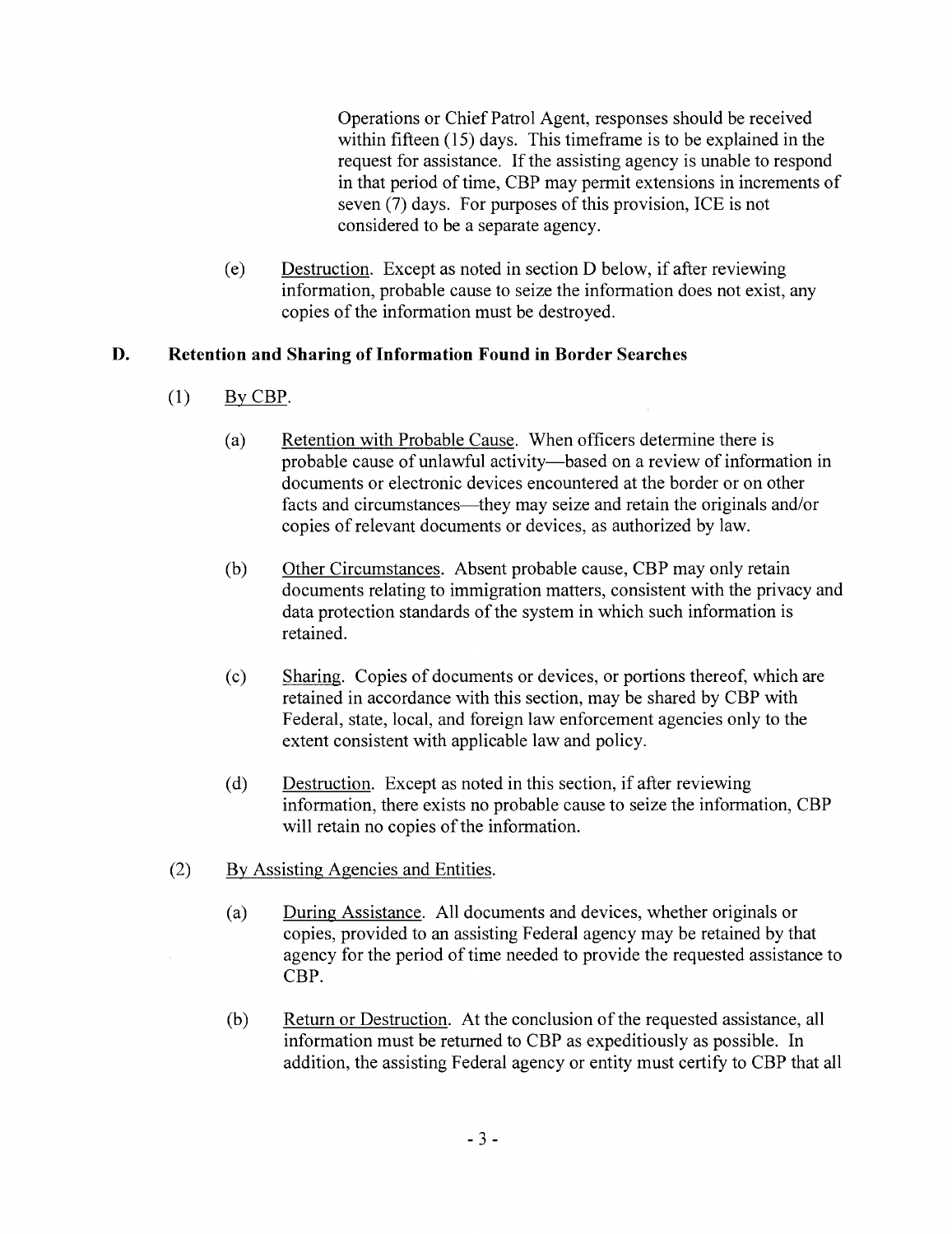copies of the information transferred to that agency or entity have been destroyed, or advise CBP in accordance with section 2(c) below.

- (i) In the event that any original documents or devices are transmitted, they must not be destroyed; they are to be returned to CBP unless seized based on probable cause by the assisting agency.
- (c) Retention with Independent Authority. Copies may be retained by an assisting Federal agency or entity only if and to the extent that it has the independent legal authority to do so—for example, when the information is of national security or intelligence value. In such cases, the retaining agency must advise CBP of its decision to retain information on its own authority.

# **E. Review and Handling of Certain Types of Information**

- (1) Business Information. Officers encountering business or commercial information in documents and electronic devices shall treat such information as business confidential information and shall take all reasonable measures to protect that information from unauthorized disclosure. Depending on the nature of the information presented, the Trade Secrets Act, the Privacy Act, and other laws may govern or restrict the handling of the information.
- (2) Sealed Letter Class Mail. Officers may not read or permit others to read correspondence contained in sealed letter class mail (the international equivalent of First Class) without an appropriate search warrant or consent. Only articles in the postal system are deemed "mail." Letters carried by individuals or private carriers such as DHL, UPS, or Federal Express, for example, are not considered to be mail, even if they are stamped, and thus are subject to a border search as provided in this policy.
- (3) Attorney-Client Privileged Material. Occasionally, an individual claims that the attorney-client privilege prevents the search of his or her information at the border. Although legal materials are not necessarily exempt from a border search, they may be subject to special handling procedures.

Correspondence, court documents, and other legal documents may be covered by attorney-client privilege. If an officer suspects that the content of such a document may constitute evidence of a crime or otherwise pertain to a determination within the jurisdiction of CBP, the officer must seek advice from the Associate/Assistant Chief Counsel or the appropriate U.S. Attorney's office before conducting a search of the document.